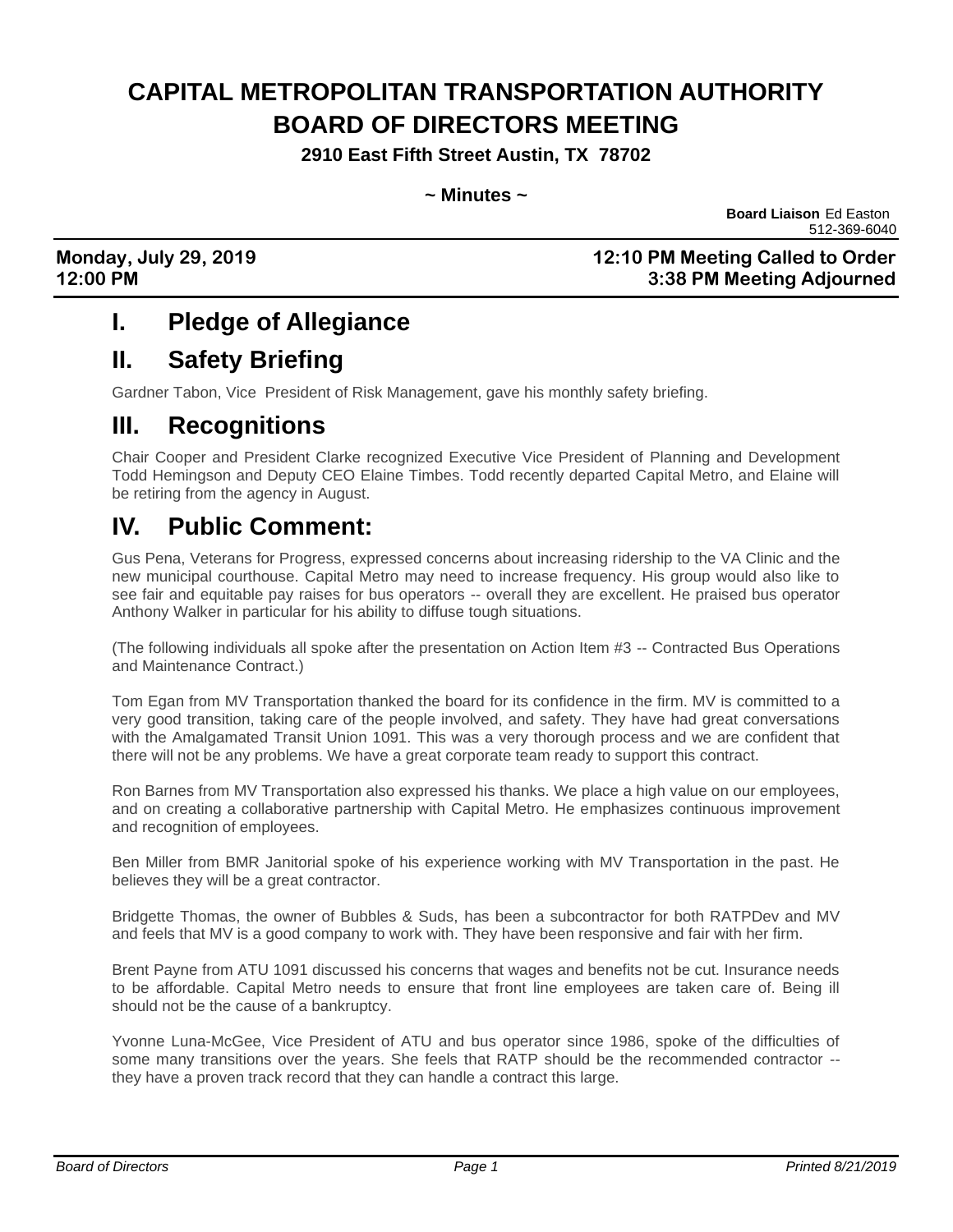Darrell Sorrels from ATU 1091 and a fixed route operator, gave a brief overview of previous disputes that the Union has had with Capital Metro. Employees gave up a lot when the contract was awarded to McDonald Transit and he believes they have been unfair. MV needs to understand that they have made promises that he intends to hold them to.

Anthony Walker, East Austin Coalition and bus operator, feels that it is in the best interest of Capital Metro to keep two contractors rather than trusting all of its operations with one. This is a dangerous game. We need to focus on the 2020 referendum. You do not need to follow this recommendation -- in six months you may regret it.

Alexander Jimenez, bus operator, spoke of the erosion of benefits over his 21 years of employment. His son-in-law is a mechanic for MV and cannot afford to cover his wife and two sons under his health insurance. That is shameful, and he feels that employees have not been taken under consideration in this negotiation. He suffers many indignities as a bus operator, but that is his job.

# **V. Advisory Committee Updates:**

#### 1. Update on the Customer Satisfaction Advisory Committee (CSAC)

Yannis Banks, Community Involvement Coordinator, presented the report.

The CSAC Committee met on July 10th and discussed outreach around the Project Connect initiative with Chief Counsel Kerri Butcher. The also received updates on the Guadalupe contra-flow lane; the MetroBike cages; and a progress update on Project Connect.

### **VI. Board Committee Updates:**

The two board committees did not meet this month, so no report was given.

## **VII. Action Items:**

1. Resolution of Recognition for Deputy CEO/Chief Operating Officer Elaine Timbes.

| <b>RESULT:</b>   | <b>ADOPTED [UNANIMOUS]</b>                                              |
|------------------|-------------------------------------------------------------------------|
| <b>MOVER:</b>    | Wade Cooper, Chair                                                      |
| <b>SECONDER:</b> | Terry Mitchell, Board Member                                            |
| AYES:            | Mitchell, Cooper, Garza, Kitchen, Jonse, Renteria, Travillion, Stratton |

2. Approval of Minutes from the June 21, 2019 Board Meeting.

| <b>RESULT:</b>   | ADOPTED [7 TO 0]                                              |
|------------------|---------------------------------------------------------------|
| <b>MOVER:</b>    | Delia Garza, Vice Chair                                       |
| <b>SECONDER:</b> | Eric Stratton, Board Member                                   |
| AYES:            | Mitchell, Cooper, Garza, Kitchen, Jonse, Travillion, Stratton |
| <b>RECUSED:</b>  | Renteria                                                      |

3. Approval of a resolution authorizing the President & CEO, or his designee, to finalize and execute a contract with MV Transportation for contracted bus operations and maintenance services for a period of five years plus two three-year options, with a 5% contingency, in an amount not to exceed \$1,405,337,529.

Vice President of Bus Operations and Maintenance Dottie Watkins presented this item.

Dottie gave a presentation that reviewed the background behind the solicitation, the procurement process, the proposers for the contract, site visits, and the evaluation factors used to select a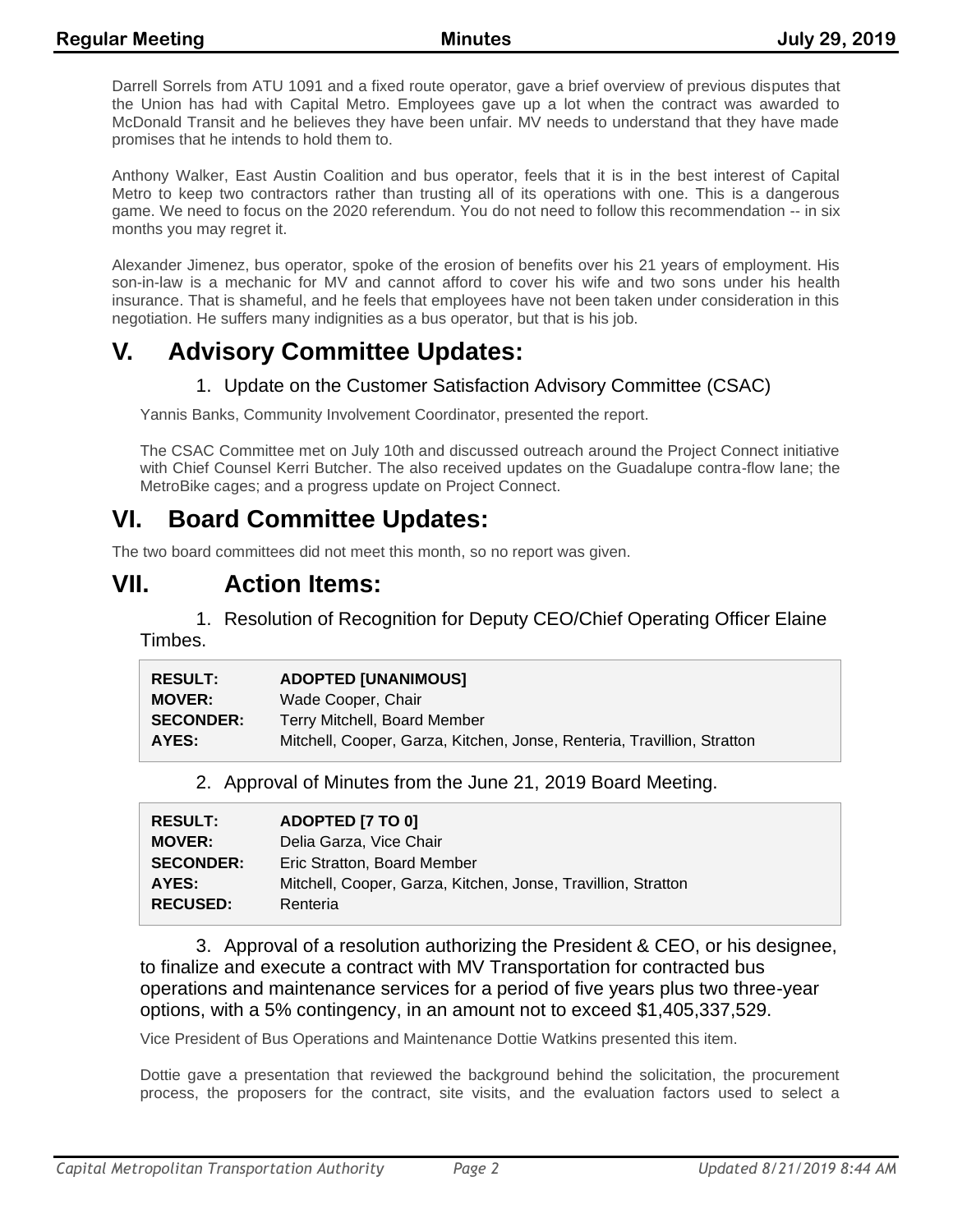recommended vendor. This solicitation used separate evaluation teams for the Technical and Price proposals.

After evaluation of the proposals and Final Proposal Revisions (FPR) were received from the four firms that proposed for this contract, the evaluation team narrowed the selection to two firms: RAPTDev and MV Transportation. Looking at a combination of their technical and price proposals, MV Transportation was a unanimous choice as the recommended firm for this contract. Dottie went through some of the details of the MV proposal, corporate structure, and Disadvantaged Business Enterprise (DBE) utilization. She then reviewed details of MV's price proposal. The plan is for a transition period to begin with approval of a contract and the service switchover to be complete in time for the January, 2020 Service Change.

Chair Cooper then took public comment on this item (see public comments section).

At the conclusion of public comment, Chair Cooper read a portion of a memo submitted by Vice President of Internal Audit Terry Follmer stating that he did not have any concerns with the vendor selection process for this contract, and concurring that MV's proposal represents the best value to the agency.

Board member Kitchen asked for clarification on the health insurance benefit basis in Section 25. Dottie explained that while some items are subject to negotiation with ATU, MV Transportation has pledged to use the wages and benefit levels in the current RATP contract with the union as the starting point or floor for beginning their negotiations.

Vice Chair Garza asked to review the slide from Dottie's presentation that included a timeline of the procurement process. Vice Chair Garza expressed concern that this is the first time she is hearing about some of these operator concerns, and that she has not seen the proposal and other documents that she would like in order to make this decision. As a bus rider herself, she sees what the bus operators go through each day. Without more certainty she cannot support the resolution at this time. President Clarke responded that we are a part of an arrangement dictated by state law that limits our participation in the negotiating process. Regardless of the vendor chosen we would be in the same scenario, since we are not a party in the final labor negotiation.

Board member Travillion expressed that the cost of healthcare benefits is too high, especially when family members are added to a benefit package. We need to ensure that we are offering the best package possible so that employees do not go bankrupt during medical emergencies.

Board member Stratton echoed the same concerns over the high cost of healthcare, but also questioned whether it was the board's role to get into the details of vendor contracts at this level.

Board member Kitchen expressed concerns over language in the scope that says that the vendor will provide health benefits that are "substantially equivalent". She suggested rewording that clause to make it more specific to include costs and types of coverage, and asked if the board could see the final language -- as well as the vendor's proposal -- before approval.

Vice Chair Garza, President Clarke, and Chief Counsel Kerri Butcher had a discussion of the legalities and sequencing around allowing the negotiations to take place between MV and ATU and then bringing the final agreement back to the board for approval.

Chair Cooper commented that while he understands the need for clarity, he has full faith that the ATU Union leadership will be strong advocates for our bus operators at the negotiating table. He would be in favor of awarding the contract to MV, knowing that wages and benefits are already benchmarked and will not go down from the current labor agreement.

Dottie spoke and said that in her many months working through this procurement, she is very confident that MV is committed to taking care of the front-line employees.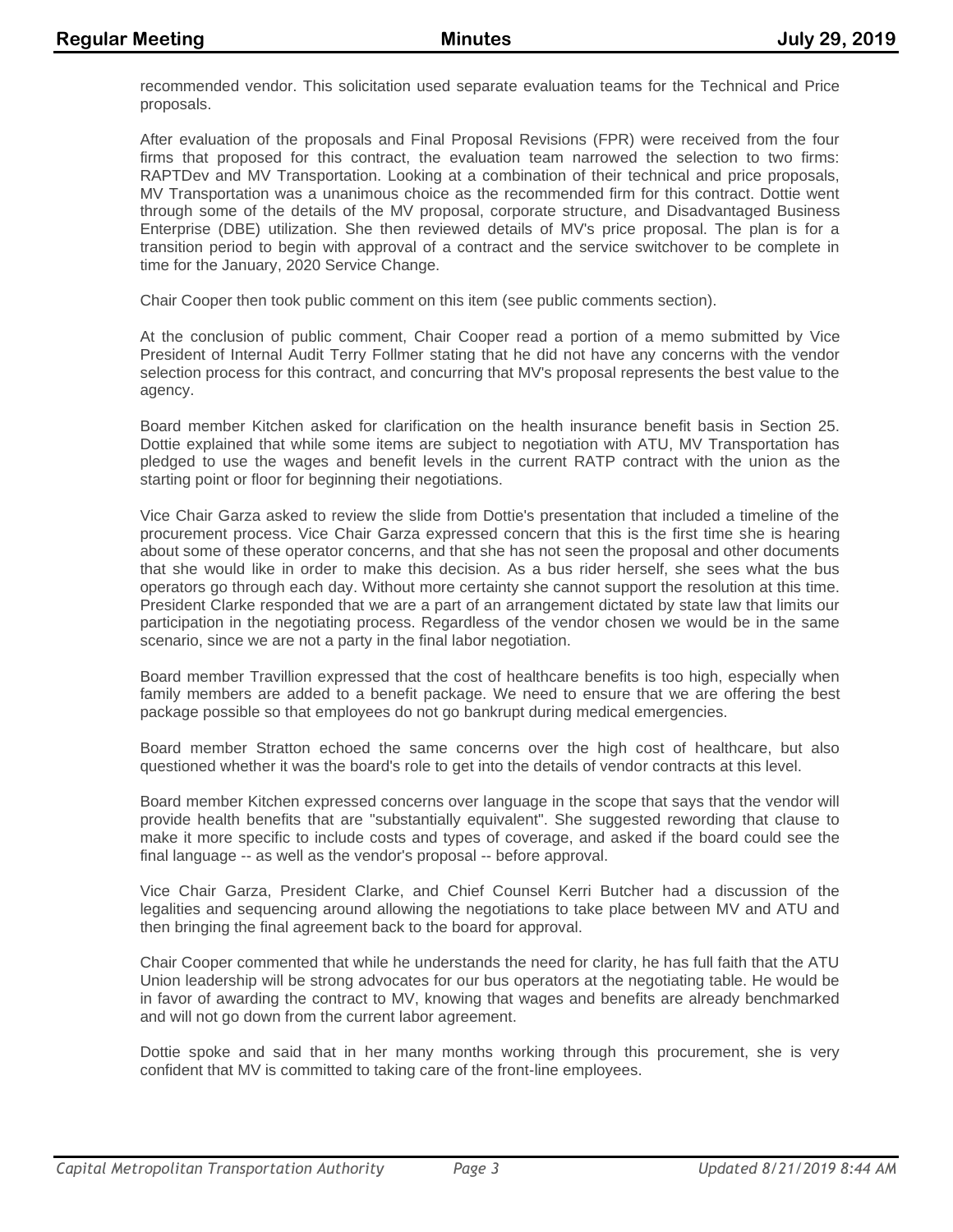Board member Stratton asked if it might be appropriate to postpone this item until August. Board member Renteria added that given the confusion of what the board can or cannot do, it might be best to wait.

Tom Egan from MV responded to comments from board member Kitchen to reassure the board that the company was committed to bringing salaries and benefits up to the level of the 2910 bus facility.

President Clarke spoke to the importance of moving this forward fairly quickly to allow time for a full transition.

Board member Stratton made a motion, board member Renteria seconded, that this item be postponed until a special meeting with a majority of the board can be convened on August 12th. After comments from board member Kitchen that she could not attend, board member Stratton amended his own motion to say a special meeting as soon as can be arranged to meet board member schedules. President Clarke asked for clarification that the motion for as soon as possible meant a majority of the board, not the full board.

Vice Chair Garza commented that while she appreciates the postponement, and the optimism of so many board members in this being a great deal for everyone, having been through many bargaining sessions she does not share that optimism. If nothing really changes between now and final vote she will not be able to support it.

Motion to postpone subject to rescheduling passes 8-0.

4. Approval of a resolution authorizing the President & CEO, or his designee, to finalize and execute a contract with PFM Asset Management, LLC, for Investment Management and Financial Advisory Services for a base period of three years and two one-year option periods in an amount not to exceed \$915,250.

CFO Reinet Marneweck presented this item.

This contract would provide financial advisory and investment management services. PFM is the vendor currently providing these services to Capital Metro, and we have been happy with their work. They provide similar services to the City of Austin, DART, Houston Metro and Travis County.

| <b>RESULT:</b>   | <b>ADOPTED [UNANIMOUS]</b>                                              |
|------------------|-------------------------------------------------------------------------|
| <b>MOVER:</b>    | Rita Jonse, Board Member                                                |
| <b>SECONDER:</b> | Terry Mitchell, Board Member                                            |
| AYES:            | Mitchell, Cooper, Garza, Kitchen, Jonse, Renteria, Travillion, Stratton |

5. Approval of a resolution authorizing the President & CEO, or his designee, to finalize and execute a contract with CC West Printing for the fabrication of signage assemblies and spare parts for a contract term of five (5) years for a total contract amount not to exceed \$943,080.

Vice President of Capital Projects Ken Cartwright presented this item.

Ken gave a brief presentation noting some of the features of the new signage. By the end of 2019, all 2375 bus stops should have the new, consistent signage.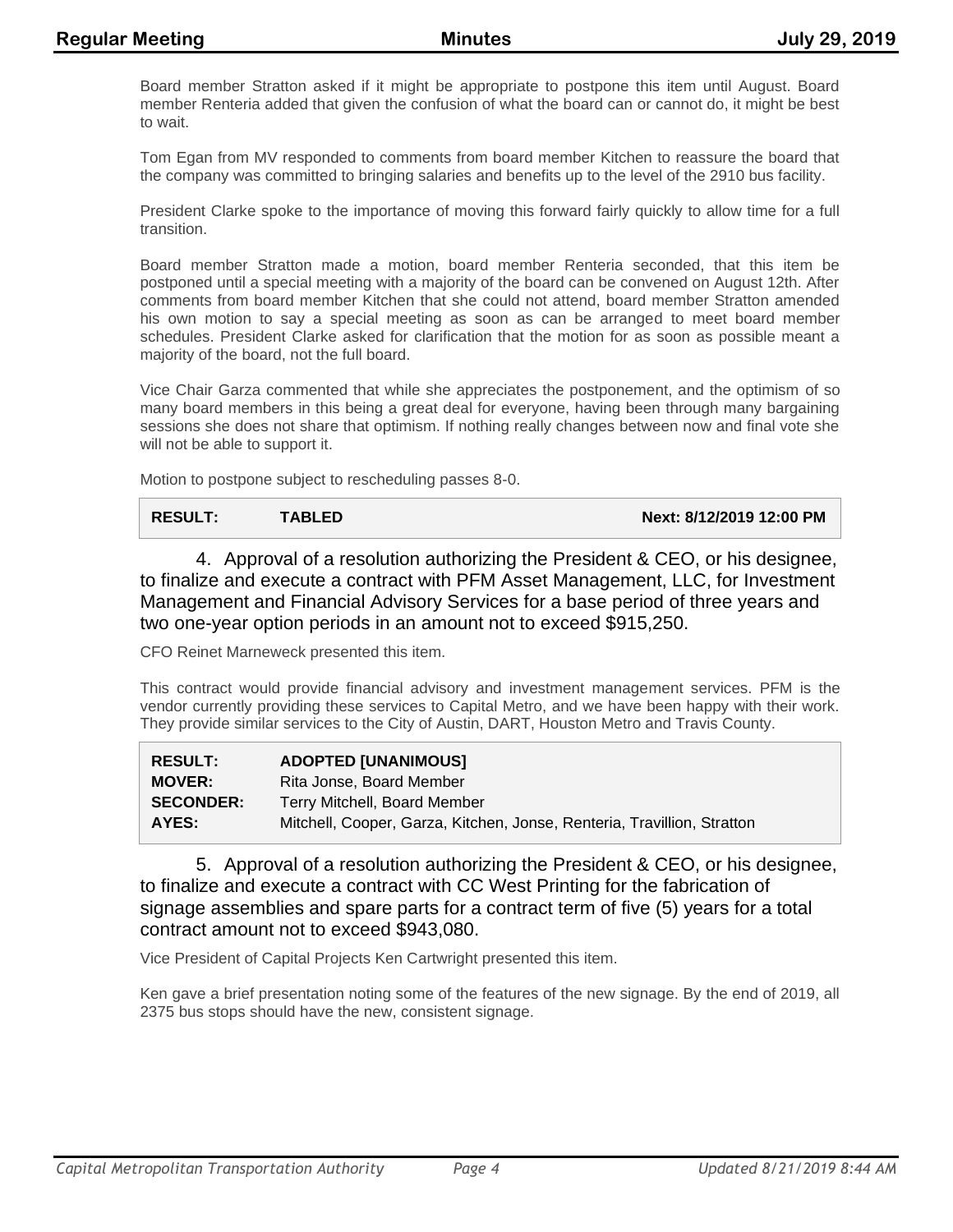| <b>RESULT:</b>   | <b>ADOPTED [UNANIMOUS]</b>                                              |
|------------------|-------------------------------------------------------------------------|
| <b>MOVER:</b>    | Sabino Renteria, Board Member                                           |
| <b>SECONDER:</b> | Eric Stratton, Board Member                                             |
| AYES:            | Mitchell, Cooper, Garza, Kitchen, Jonse, Renteria, Travillion, Stratton |

6. Approval of a resolution authorizing the President & CEO, or his designee, is authorized to finalize and execute an interlocal agreement with the Capital Area Rural Transportation System (CARTS) for construction and joint operation of the Eastside Bus Plaza (EBP) and to contribute \$1,500,000 in local funds to the project.

Vice President of Capital Projects Ken Cartwright presented this item.

Ken gave a presentation with an overview of this project, which would provide a new hub of operations for CARTS in Austin, and also provide a transfer point for Capital Metro routes. Currently CARTS is located at Plaza Saltillo, but they have identified a place to build a multimodal facility where East 5th Street and Cesar Chavez meet. TxDOT currently owns the site and have leased it to CARTS. Ken reviewed some of the features of the new facility and building, including a 24-hour driver restroom.

Ken recognized Dave Marsh from CARTS, who thanked Capital Metro for their support and spoke to the new for this new facility. He sees great potential for this partnership.

Board member Stratton asked about who will maintain the restrooms and the ability of the public to use the restroom. Ken responded that the restrooms will be open to the public while the CARTS office is open, but not after hours. President Clarke added that while the board has had discussions about providing public bathrooms at some of our larger transit facilities, the cost of maintaining them is prohibitive so we are continuing explore ways to perhaps partner to share those costs as we try to find ways to provide them.

| <b>RESULT:</b>   | <b>ADOPTED [UNANIMOUS]</b>                                              |
|------------------|-------------------------------------------------------------------------|
| <b>MOVER:</b>    | Sabino Renteria, Board Member                                           |
| <b>SECONDER:</b> | Jeffrey Travillion, Board Member                                        |
| AYES:            | Mitchell, Cooper, Garza, Kitchen, Jonse, Renteria, Travillion, Stratton |

### **VIII. Presentations:**

#### 1. Strategic Plan Update

Deputy CEO Elaine Timbes presented this item.

In her last appearance before the board before her retirement, Elaine walked the board through recent updates to the Capital Metro Strategic Plan, including the four key goal areas strategic measures, and strategic initiatives. She also outlined next steps in developing plan scorecards and business unit plans.

Elaine thanked the Board, President Clarke, and consultant Patti Summerville for their assistance in getting the plan to this point.

Vice Chair Garza asked about adjustments to scorecard weights that had been discussed previously. Board member Stratton asked about progress in getting the scorecard and KPIs posted on the Capital Metro website.

#### 2. Project Connect Monthly Update

The update was postponed this month due to time constraints.